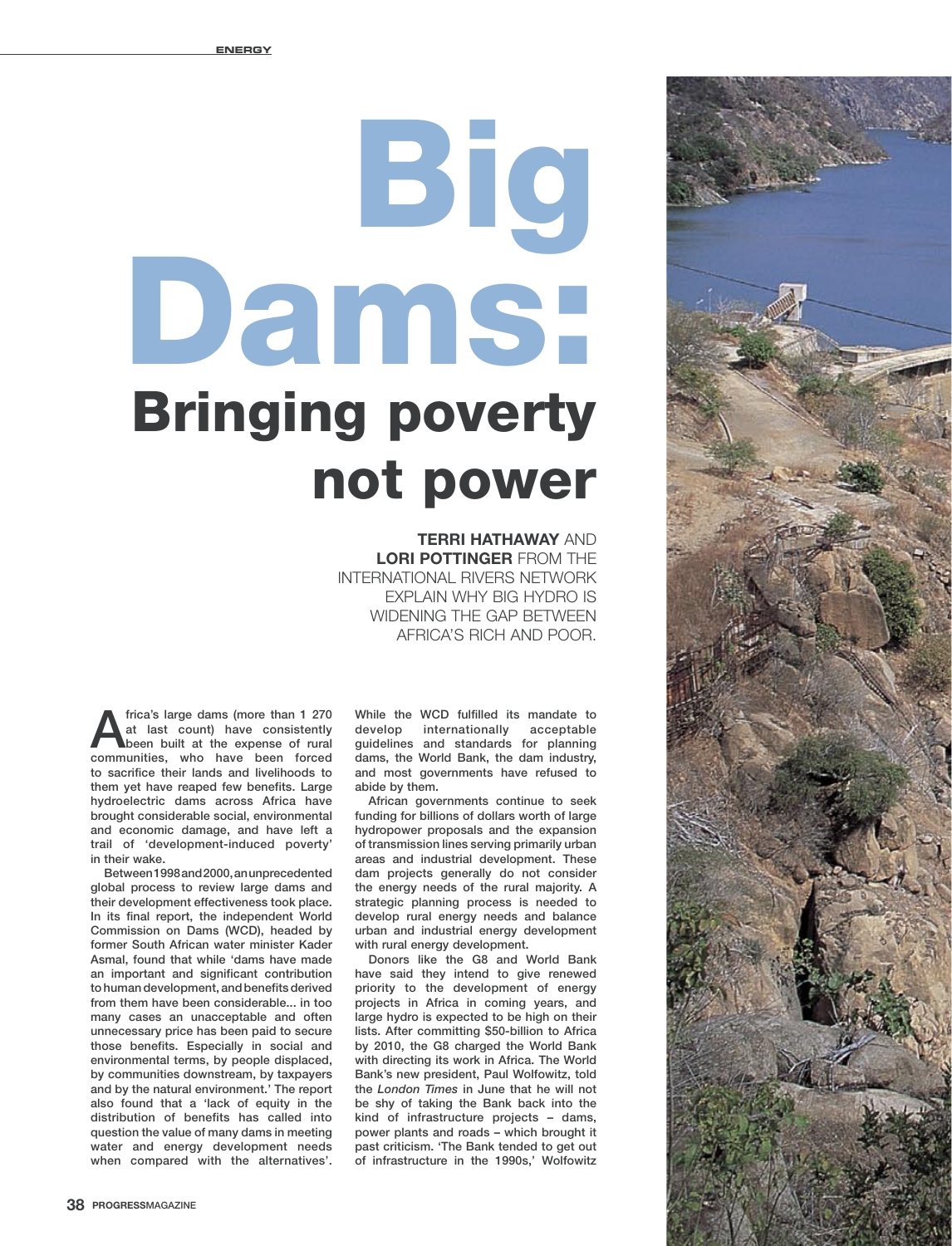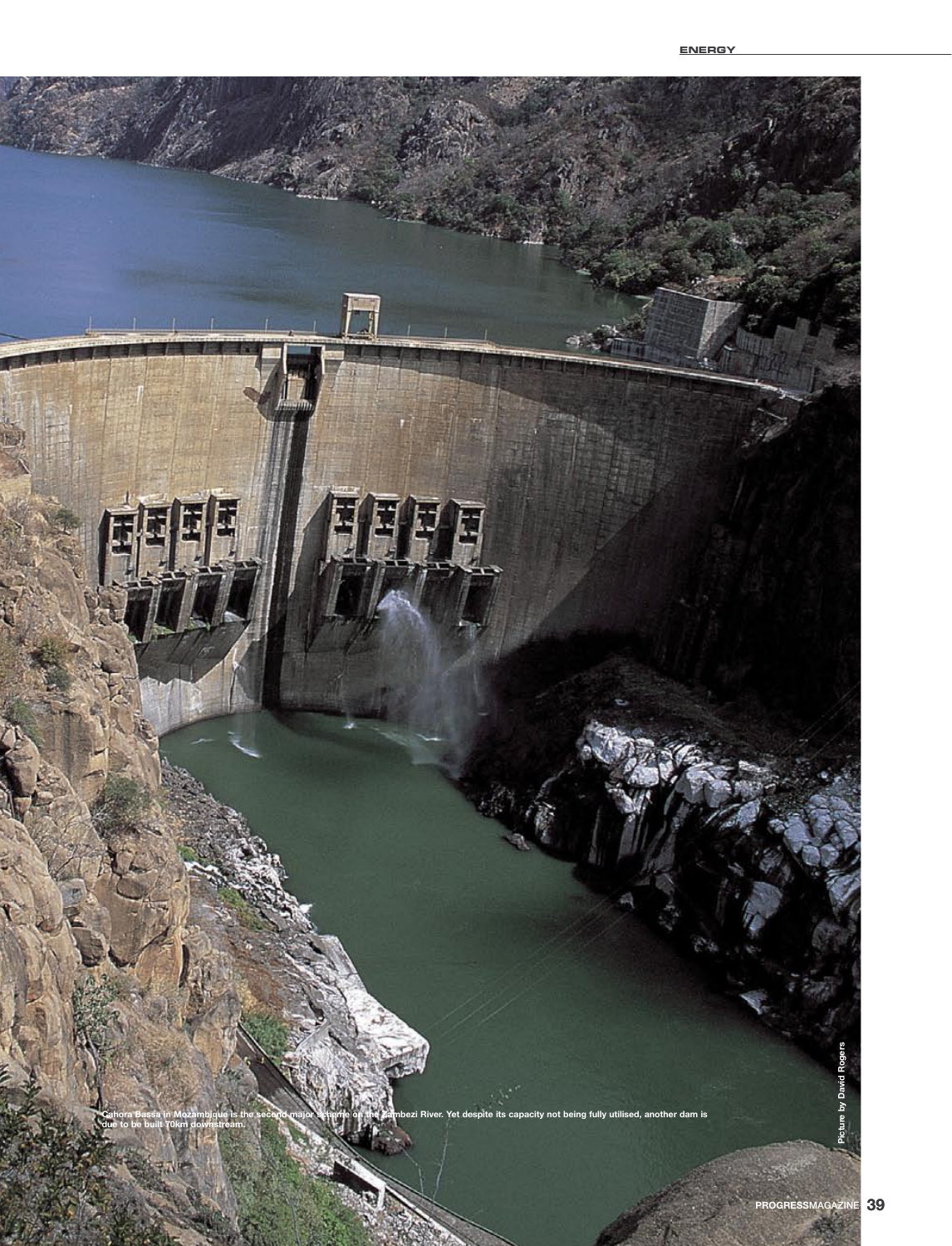

Bujagali Falls will disappear, drowning the current low-impact tourism around rafting and access to the falls by local communities. Despite viable geo-thermal potential the Ugandan government is pressing ahead with the dam.

said. 'The development community endorsed a lot of white elephants in the 1970s which were a magnet for corruption but that doesn't mean that you don't need infrastructure.' The Bank is heavily involved in the hydropower-heavy Nile Basin Initiative.

It's not just the World Bank and G8 who are pushing more dams for Africa; the home-grown New Partnership for Africa's Development (NEPAD) is seeking funding for at least 13 dam projects. Dams prioritised under NEPAD include Mozambique's Mphanda Nkuwa; the massive Grand Inga project on the Congo River in the DRC; Adjarala Dam in Benin; and the Souapiti and Kaleta Dams in Guinea.

Resource-hungry China is also ramping up its connections across the African continent, offering to build and finance infrastructure in exchange for oil, minerals, and other raw materials. Chinese companies are moving heavily into African dam construction, and are currently involved in the Merowe Dam in Sudan, whose 174km reservoir will displace 50 000 farmers from the fertile Nile to harsh desert lands; the 185-metre high Tekeze Dam in Ethiopia, which is expected to increase water-borne illnesses; and a number of others. China's own poor human rights record, and its

policy of 'non-interference' on human-rights violations in the states it does business with, does not bode well in upholding human rights in Africa. Indeed, on Sudan's Merowe project, people speaking out about injustices in the resettlement process have met with government repression.

Dam activists in Uganda have for years worked to stop the Bujagali Dam and pressed for more appropriate and affordable energy options. The Kampalabased National Association of Professional Environmentalists has made a convincing case for developing low-impact geothermal projects, which have the benefit of being more 'modular' and decentralised than large hydro, as well as a sustainable fuel-wood programme and other rural-electrification works. The government, however, is pressing ahead, with construction set to start in 2006.

In Mozambique, the group Justiça Ambiental has been actively raising awareness with local communities about the potential impacts on their lives from a new large dam proposed for the mighty Zambezi River, Mphanda Nkuwa Dam. This hydro dam would be built downstream of Cahora Bassa and Kariba dams, whose cumulative impacts have devastated communities and ecosystems downstream.

Like Cahora Bassa's power, most of this new dam's electricity would likely flow to South Africa, despite Mozambique's widespread energy poverty. Justiça Ambiental has been pressing to have the WCD's guidelines abided and to bring civil society into riverbasin planning. Thus far, government has been unwilling to join in such a dialogue.

### ALLEVIATING ENERGY POVERTY

Since large hydropower will not reach the majority of Africans, who live far from the power grid, the electricity needed to uplift healthcare, education and general livelihoods will remain inaccessible to the majority of Africa's population. Large hydropower also increases electricity supply in big increments, and is an inefficient way to address the gradual increases in market demands typical of developing economies. Large hydro is also costly and economically risky, and will perpetuate the debt cycle of many countries with viable alternative options.

Energy development that invests in a local energy sector and creates skilled jobs for Africans should be prioritised. Decentralised, renewable technologies such as wind, micro-hydro and solar power specifically allow for higher rates of job creation and technology transfer. For